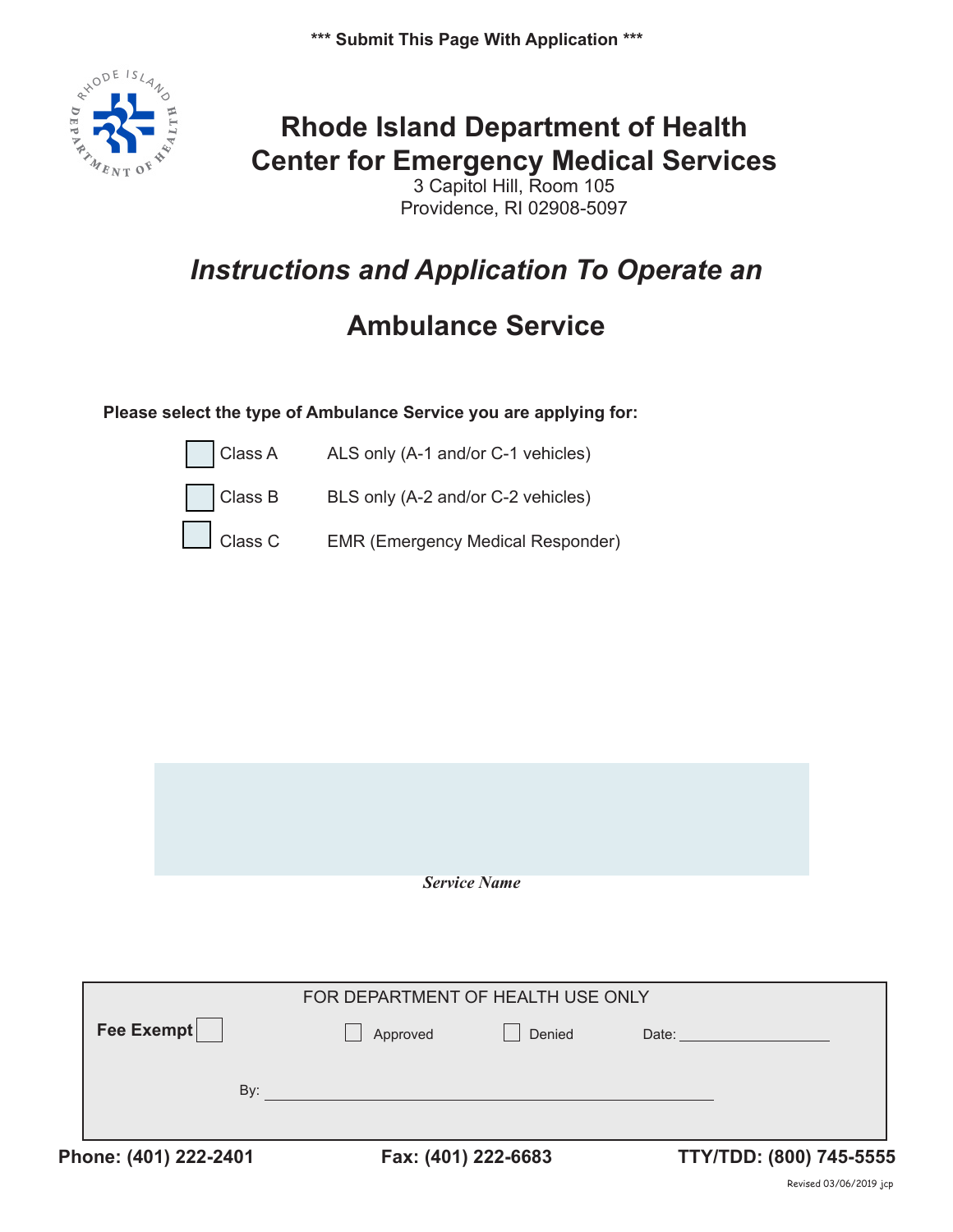### **GENERAL INFORMATION \*\*\*Detach Page - Do Not Submit With Application \*\*\***

- 1. Requirements for licensure are established by the Rules and Regulations Rules and Regulations 216- RICR-20-10.2, available through the Center for EMS website at http://www.health.ri.gov/licenses
- 2. EMS licensure can be denied pursuant to the provisions of the Regulations Rules and Regulations 216-RICR-20-10.2. Statements or documents may be considered sufficient cause to deny or revoke a license as an Ambulance Service in Rhode Island and may result in additional penalties as deter mined by law.
- 3. Should you have any questions regarding the license requirements or completion of the application form, contact the Center for Emergency Medical Services at (401) 222-2401.

**This application form (dated 01/29/2019) supplants all previous versions. Prior versions of the application will not be accepted or processed after this date. All applications are considered valid one year from the day they are received at RIDOH. If you do not complete the application process and obtain a license within one year a new application must be sumbitted. This is a continuing application and any subsequent changes require notification to the Center for Emergency Medical Services.**

## **APPLICATION INSTRUCTIONS**

- 1. Complete all application materials as instructed. Please answer all questions. Incomplete questions or incomplete applications will not be processed. Please mark "NA" on questions that are Not Applicable. Please type this application using the fillable form online then print the completed application.
- 2. Do not detach any full pages from this application packet.
- 3. Sign the application and return it with the required payment, if applicable, payable to the General Treasurer, State of Rhode Island.
- 4. Do not submit the application without all applicable information, documentation and fee(s).
- 5. Mail the completed application to: Rhode Island Department of Health

Center for Emergency Medical Services Room 104, 3 Capitol Hill Providence, RI 02908-5097

### **REQUIRED DOCUMENTATION**

- Completed, signed, notarized application for an Ambulance Service
- EMT Roster/Schedule Listing all persons authorized to act as an attendent on any ambulance owned or operated by the licensee.
- Copy of the Ambulance Service's policies and procedures
- Application fee(s) payable to General Treasurer, State of Rhode Island in the form of a cashier's check or money order, if applicable, payable to the General Treasurer, State of Rhode Island.
- Bureau of Criminal Identification (BCI) report supported by fingerprints. You must apply to the Department of Attorney General's Office. For information on this process please visit: http://www.riag.state.ri.us/homeboxes/BackgroundChecks.php, if applicable.
- Financial Capacity According to the Rules and Regulations 216-RICR-20-10.2. all Private Am bulance Service Providers are required to provide proof of the following types of insurance: Gener al Liability, Automobile liability, Professional liability and Workers compensation. Please see the regulations for the limit requirements. These insurances must be in effect at all times while licensed with the Department.

**Once all required material is received, reviewed and approved by the Department, an inspection will be conducted. Licenses will not be renewed until an inspection has taken place and all deficiencies corrected.**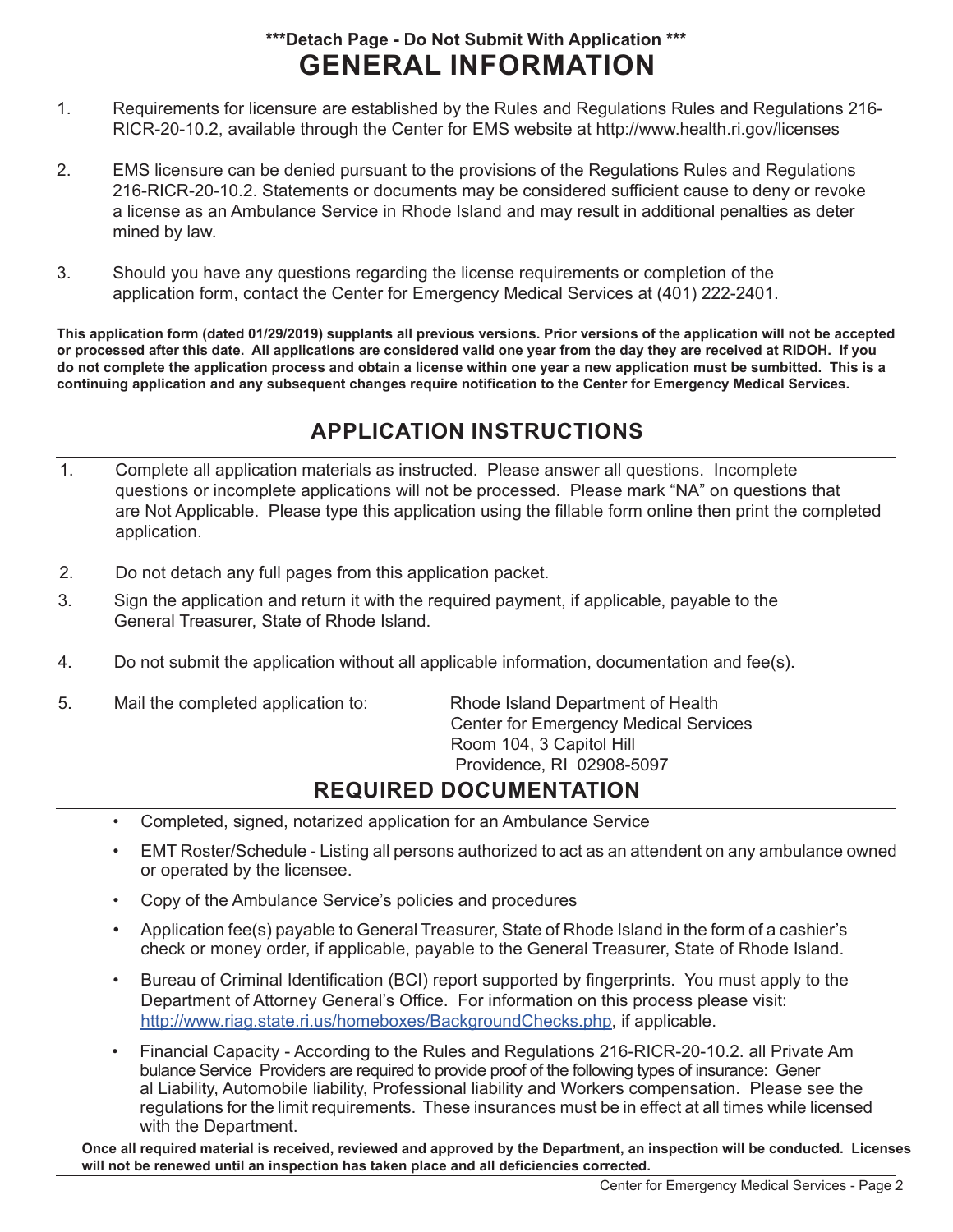

## **State of Rhode Island Division of Emergency Medical Services**

Application for Ambulance Service License

|                                                                                                                                                                                                  |                                                                                                                                                                                                                                                                                                                                                                                                                                                                                                                               | Refer to the Application Instructions when completing these forms. Type or block print only. Do not use felt-tip pens. |                                                                            |  |  |  |  |  |
|--------------------------------------------------------------------------------------------------------------------------------------------------------------------------------------------------|-------------------------------------------------------------------------------------------------------------------------------------------------------------------------------------------------------------------------------------------------------------------------------------------------------------------------------------------------------------------------------------------------------------------------------------------------------------------------------------------------------------------------------|------------------------------------------------------------------------------------------------------------------------|----------------------------------------------------------------------------|--|--|--|--|--|
| 1. Name of<br>Service:                                                                                                                                                                           | Name of Service                                                                                                                                                                                                                                                                                                                                                                                                                                                                                                               |                                                                                                                        |                                                                            |  |  |  |  |  |
| 2. Contact Person:                                                                                                                                                                               |                                                                                                                                                                                                                                                                                                                                                                                                                                                                                                                               |                                                                                                                        |                                                                            |  |  |  |  |  |
| Provide the name of<br>the person to contact<br>regarding this service.                                                                                                                          | <b>First Name</b>                                                                                                                                                                                                                                                                                                                                                                                                                                                                                                             | Middle Name                                                                                                            | Surname, (Last Name)                                                       |  |  |  |  |  |
| 3. FEIN/SSN:<br>Provide the FEIN<br>(Federal Employee<br><b>Identification Number</b><br>for this Service. If you<br>are a sole proprietor this<br>number may be your<br>Social Security Number. | Federal Employer Identification Number (FEIN)<br><b>NOTE:</b> If you are the sole proprietor of a facility or business,<br>then you must supply your Social Security Number (SSN) and<br><b>OR</b><br>date of birth. If you are an individual representing a facility or<br>a business that is seeking licensure, then you must supply the<br>Federal Employer Identification Number (FEIN) for the facility or<br>the business.<br>U.S. Social Security Number (SSN)<br>THIS INFORMATION IS MANDATORY<br>Owner Date of Birth |                                                                                                                        |                                                                            |  |  |  |  |  |
| 4. Mailing<br>Information:                                                                                                                                                                       | <b>First Line Address</b>                                                                                                                                                                                                                                                                                                                                                                                                                                                                                                     |                                                                                                                        |                                                                            |  |  |  |  |  |
| Please provide the<br>mailing information<br>for all communication<br>regarding this license. It<br>is your responsibility to<br>notify the Center of all<br>address changes.                    | <b>Second Line Address</b><br><b>Third Line Address</b><br>City<br>Country, If NOT U.S.<br>Mailing Address Phone                                                                                                                                                                                                                                                                                                                                                                                                              | Extension                                                                                                              | State/Province Zip Code<br>Postal Code, If NOT U.S.<br>Mailing Address Fax |  |  |  |  |  |
|                                                                                                                                                                                                  | Email Address (Format for email address is Username@domain e.g. applicant@isp.com)                                                                                                                                                                                                                                                                                                                                                                                                                                            |                                                                                                                        |                                                                            |  |  |  |  |  |
| 5. Service<br><b>Location</b><br>Information:                                                                                                                                                    | <b>First Line Address</b>                                                                                                                                                                                                                                                                                                                                                                                                                                                                                                     |                                                                                                                        |                                                                            |  |  |  |  |  |
| Please provide the physi-<br>cal location information<br>for this service. It is your<br>responsibility to notify<br>the Center of all address<br>changes.                                       | Second Line Address<br><b>Third Line Address</b><br>City                                                                                                                                                                                                                                                                                                                                                                                                                                                                      |                                                                                                                        | State/Province Zip Code                                                    |  |  |  |  |  |
| <b>This information</b><br>will appear on the<br><b>HEALTH</b> website.                                                                                                                          | Country, If NOT U.S.<br>Mailing Address Phone                                                                                                                                                                                                                                                                                                                                                                                                                                                                                 | Extension                                                                                                              | Postal Code, If NOT U.S.<br>Mailing Address Fax                            |  |  |  |  |  |
|                                                                                                                                                                                                  | Email Address (Format for email address is Username@domain e.g. applicant@isp.com)                                                                                                                                                                                                                                                                                                                                                                                                                                            |                                                                                                                        |                                                                            |  |  |  |  |  |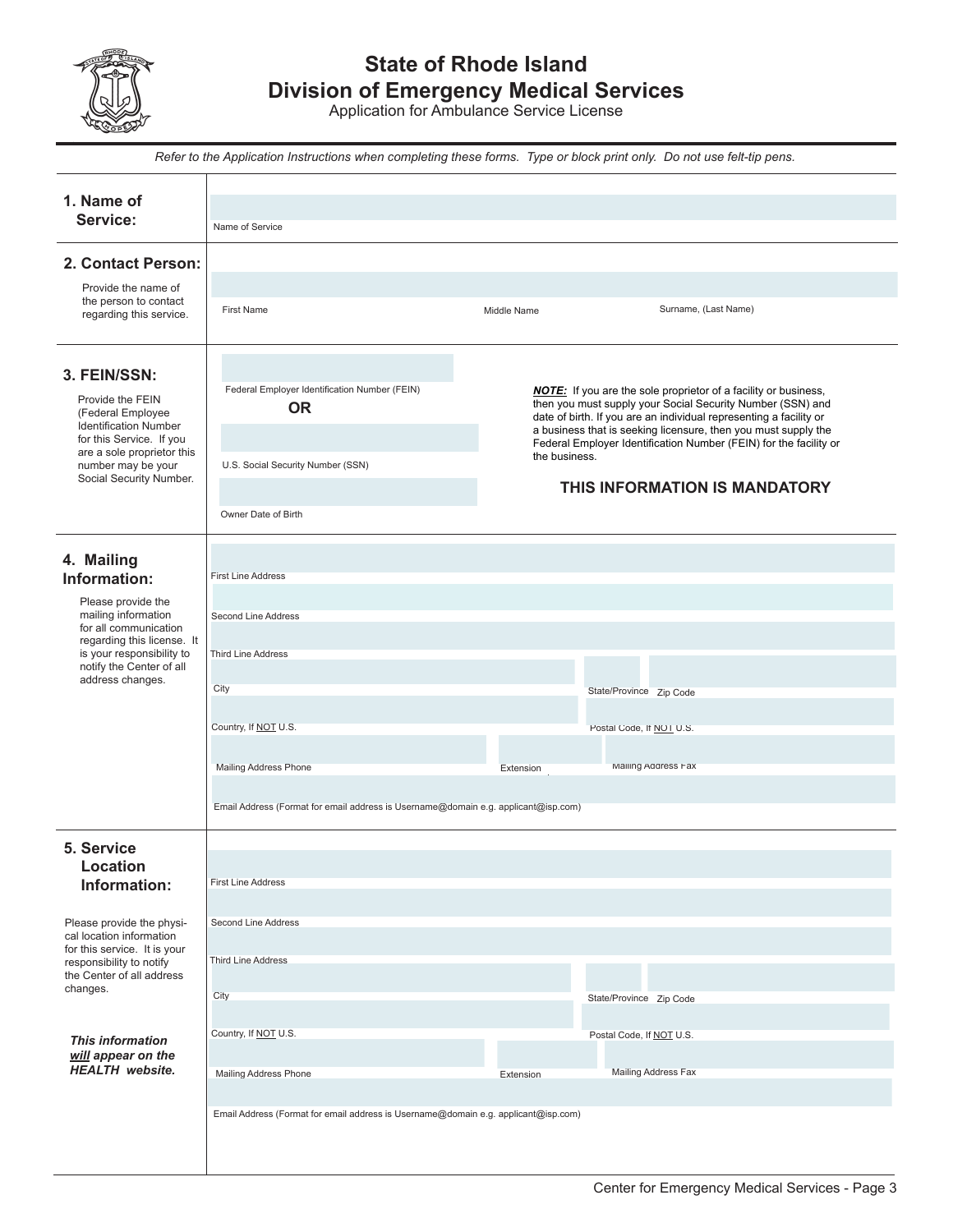*Applicant: Print your complete service name >*

| 6. Type of<br>Ownership                                                                                                                                                                                     | Corporation                                                                                                                                                                                                                 | <b>Limited Liability Company</b> |                                                            | Partner     |
|-------------------------------------------------------------------------------------------------------------------------------------------------------------------------------------------------------------|-----------------------------------------------------------------------------------------------------------------------------------------------------------------------------------------------------------------------------|----------------------------------|------------------------------------------------------------|-------------|
| Please Check ONE                                                                                                                                                                                            | Sole Proprietorship<br>Complete Section 8 Below                                                                                                                                                                             | <b>Limited Partnership</b>       |                                                            | Partnership |
|                                                                                                                                                                                                             | <b>Governmental Entity</b>                                                                                                                                                                                                  | Other (Describe):                |                                                            |             |
| 7. Ownership<br><b>Information</b><br>for "privately<br>held"<br>organizations:<br>Provide the name<br>address and tele-<br>phone number(s) of<br>the facility/business<br>owner in the spaces<br>provided. | Name of Owner<br>D.B.A. (Doing Business As)<br><b>First Line Address</b><br>Second Line Address<br><b>Third Line Address</b><br>City<br>Country, If NOT U.S.<br>Phone                                                       | Extension                        | State/Province Zip Code<br>Postal Code, If NOT U.S.<br>Fax |             |
|                                                                                                                                                                                                             | Email Address (Format for email address is Username@domain e.g. applicant@isp.com)                                                                                                                                          |                                  |                                                            |             |
| 8. Sole proprietor<br>Information:<br>If you are the sole<br>proprietor of this ser-                                                                                                                        | If you are a sole-proprietor you must include a BCI supported by fingerprints with this<br>application.<br>Has the sole proprietor ever been convicted of any violation<br>of federal or state law (Felony or Misdemeanor)? |                                  |                                                            |             |
| vice please complete<br>this section. Attach<br>additional 8 1/2 x 11<br>sheets as needed.                                                                                                                  | (If yes, explain)                                                                                                                                                                                                           |                                  | No<br>Yes                                                  |             |
|                                                                                                                                                                                                             | Sole proprietor's Experience in EMS                                                                                                                                                                                         |                                  |                                                            |             |
|                                                                                                                                                                                                             |                                                                                                                                                                                                                             |                                  |                                                            |             |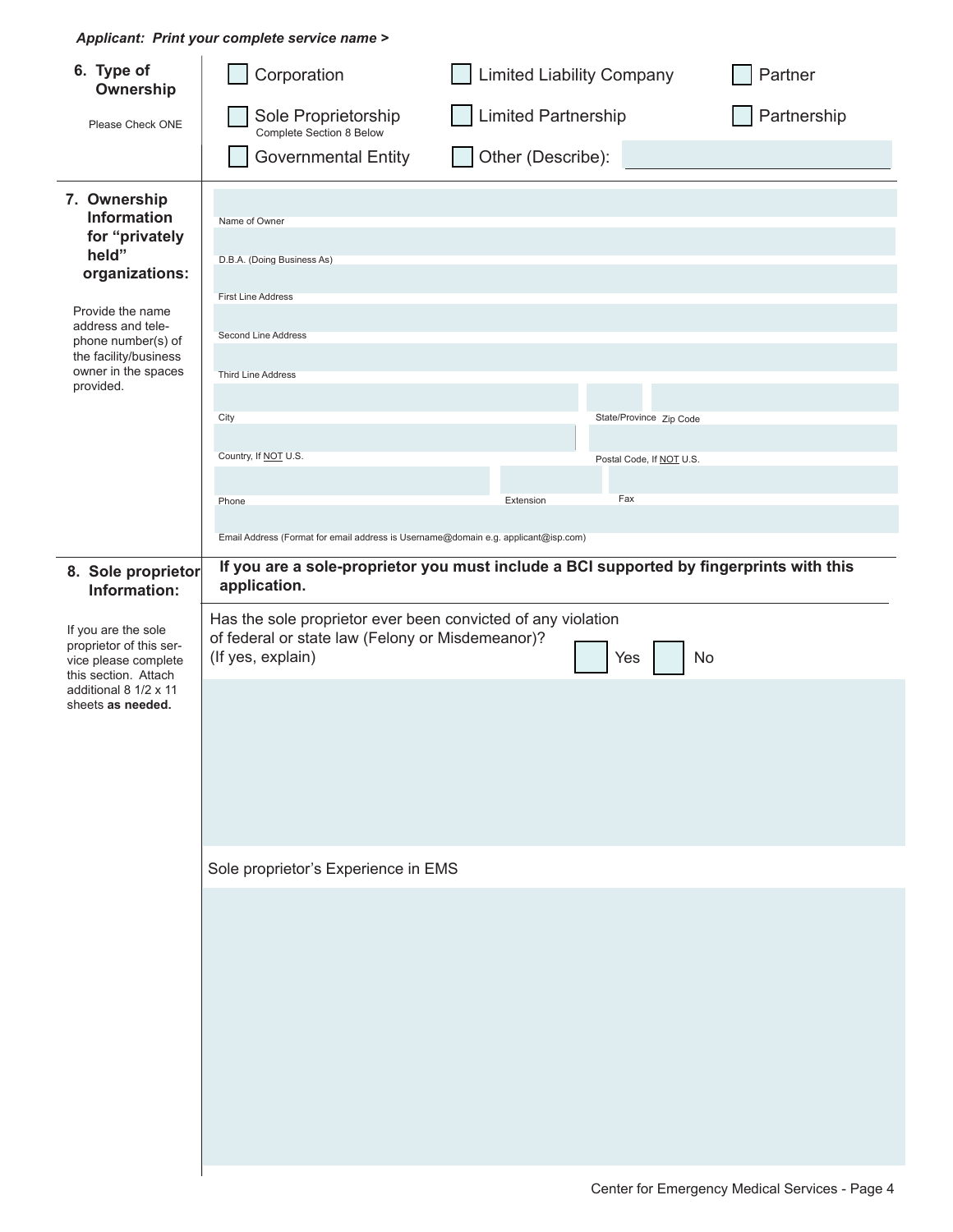*Applicant: Print your complete service name >*

|  | 9. Key                                          | <b>EMS Service Chief:</b>                                                                                              |                      |  |  |  |  |
|--|-------------------------------------------------|------------------------------------------------------------------------------------------------------------------------|----------------------|--|--|--|--|
|  | Personnel:                                      |                                                                                                                        |                      |  |  |  |  |
|  | Provide the name,<br>phone number and           | <b>First Name</b><br><b>Middle Name</b>                                                                                | Surname, (Last Name) |  |  |  |  |
|  | email address for the<br>specified personnel at | Email Address (Format for email address is Username@domain e.g. applicant@isp.com)                                     |                      |  |  |  |  |
|  | your service.                                   |                                                                                                                        | Phone                |  |  |  |  |
|  |                                                 | <b>EMS Coordinator:</b>                                                                                                |                      |  |  |  |  |
|  |                                                 | <b>First Name</b><br>Middle Name                                                                                       | Surname, (Last Name) |  |  |  |  |
|  |                                                 |                                                                                                                        |                      |  |  |  |  |
|  |                                                 | Email Address (Format for email address is Username@domain e.g. applicant@isp.com)                                     | Phone                |  |  |  |  |
|  |                                                 | <b>Physician Medical Director:</b>                                                                                     |                      |  |  |  |  |
|  |                                                 |                                                                                                                        |                      |  |  |  |  |
|  |                                                 | <b>First Name</b><br>Middle Name                                                                                       | Surname, (Last Name) |  |  |  |  |
|  |                                                 |                                                                                                                        |                      |  |  |  |  |
|  |                                                 | Email Address (Format for email address is Username@domain e.g. applicant@isp.com)<br><b>EMS Training Coordinator:</b> | Phone                |  |  |  |  |
|  |                                                 |                                                                                                                        |                      |  |  |  |  |
|  |                                                 | <b>First Name</b><br>Middle Name                                                                                       | Surname, (Last Name) |  |  |  |  |
|  |                                                 |                                                                                                                        |                      |  |  |  |  |
|  |                                                 | Email Address (Format for email address is Username@domain e.g. applicant@isp.com)                                     | Phone                |  |  |  |  |
|  |                                                 | <b>EMS Data Manager:</b>                                                                                               |                      |  |  |  |  |
|  |                                                 |                                                                                                                        |                      |  |  |  |  |
|  |                                                 | <b>First Name</b><br>Middle Name                                                                                       | Surname, (Last Name) |  |  |  |  |
|  |                                                 |                                                                                                                        |                      |  |  |  |  |
|  |                                                 | Email Address (Format for email address is Username@domain e.g. applicant@isp.com)                                     | Phone                |  |  |  |  |
|  |                                                 | <b>EMS Quality Improvement Coordinator:</b>                                                                            |                      |  |  |  |  |
|  |                                                 |                                                                                                                        |                      |  |  |  |  |
|  |                                                 | <b>First Name</b><br>Middle Name                                                                                       | Surname, (Last Name) |  |  |  |  |
|  |                                                 |                                                                                                                        |                      |  |  |  |  |
|  |                                                 | Email Address (Format for email address is Username@domain e.g. applicant@isp.com)                                     | Phone                |  |  |  |  |
|  |                                                 | <b>EMS Pediatric Emergency Care Coordinator:</b>                                                                       |                      |  |  |  |  |
|  |                                                 |                                                                                                                        |                      |  |  |  |  |
|  |                                                 | <b>First Name</b><br>Middle Name                                                                                       | Surname, (Last Name) |  |  |  |  |
|  |                                                 |                                                                                                                        |                      |  |  |  |  |
|  |                                                 | Email Address (Format for email address is Username@domain e.g. applicant@isp.com)                                     | Phone                |  |  |  |  |
|  |                                                 |                                                                                                                        |                      |  |  |  |  |
|  |                                                 | <b>EMS Inspection Contact:</b>                                                                                         |                      |  |  |  |  |
|  |                                                 |                                                                                                                        |                      |  |  |  |  |
|  |                                                 | <b>First Name</b><br>Middle Name                                                                                       | Surname, (Last Name) |  |  |  |  |
|  |                                                 | Email Address (Format for email address is Username@domain e.g. applicant@isp.com)                                     | Phone                |  |  |  |  |
|  |                                                 |                                                                                                                        |                      |  |  |  |  |
|  |                                                 | <b>EMS Communications Coordinator:</b>                                                                                 |                      |  |  |  |  |
|  |                                                 |                                                                                                                        |                      |  |  |  |  |
|  |                                                 | <b>First Name</b><br>Middle Name                                                                                       | Surname, (Last Name) |  |  |  |  |
|  |                                                 |                                                                                                                        |                      |  |  |  |  |
|  |                                                 | Email Address (Format for email address is Username@domain e.g. applicant@isp.com)                                     |                      |  |  |  |  |
|  |                                                 | Phone                                                                                                                  | Fax                  |  |  |  |  |
|  |                                                 |                                                                                                                        |                      |  |  |  |  |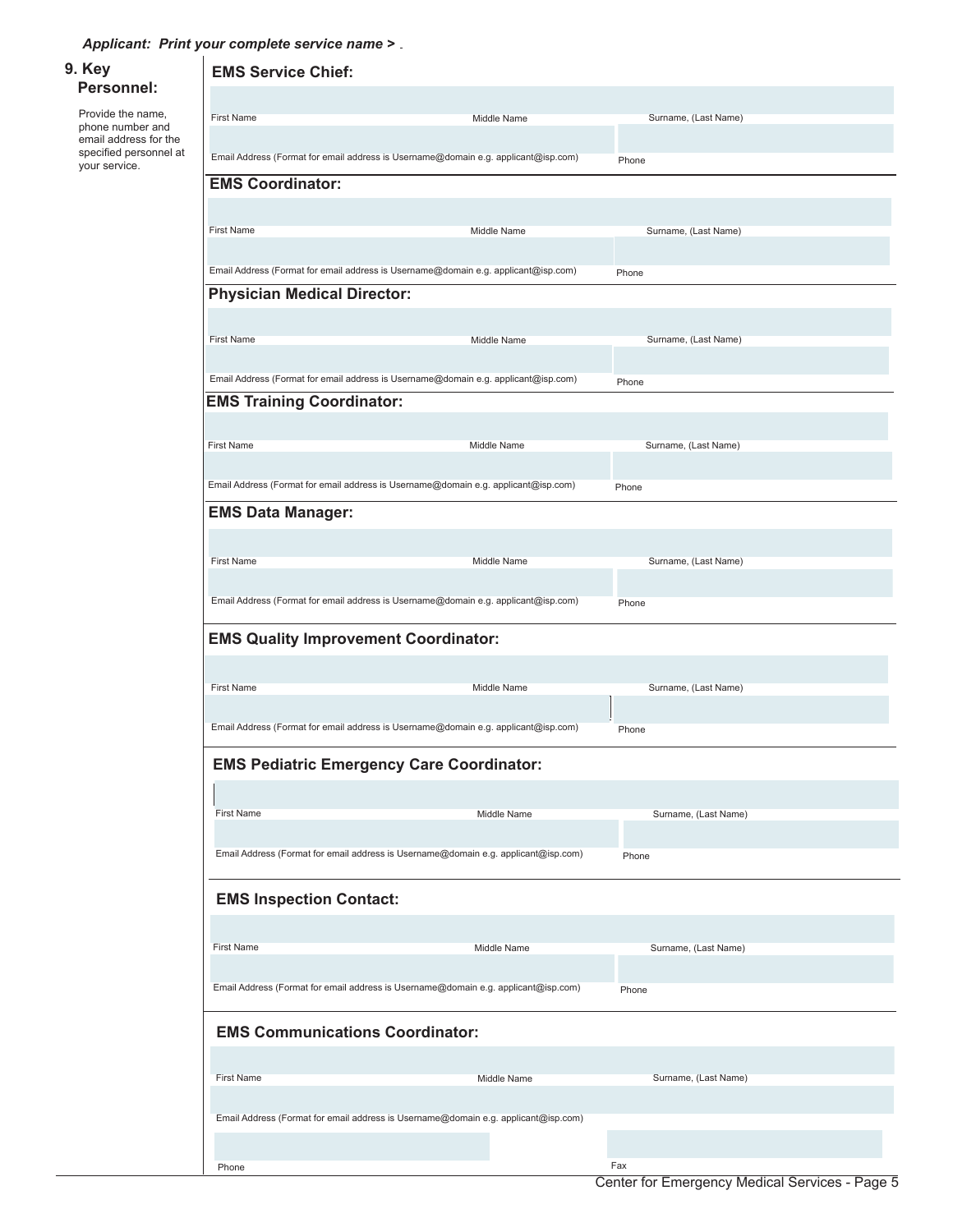| <b>Payment of</b><br>Fees:                                                                    | Service Application Fee \$490.00                                                         | Vehicle Application Fee(s) \$250.00 per Vehicle |
|-----------------------------------------------------------------------------------------------|------------------------------------------------------------------------------------------|-------------------------------------------------|
| Fees should be in the<br>form of a check or<br>money order, payable<br>to: General Treasurer. |                                                                                          | Vehicle Inspection Fee(s) \$170.00 per Vehicle  |
| State of Rhode Island                                                                         | Service Application @ \$490.00                                                           | \$490.00                                        |
| Required fees must<br>accompany the ap-<br>plication.                                         | Enter the number of vehicles you are<br>applying for $@$ \$250.00 each                   | $$250.00 =$<br>X.                               |
| PLEASE NOTE: ALL<br>FEES ARE NON<br><b>REFUNDABLE</b>                                         | Enter the number of vehicles you are<br>applying for $@$ \$170.00 each for<br>inspection | $X$ \$170.00 =<br>٠<br><b>Total Enclosed:</b>   |
|                                                                                               |                                                                                          |                                                 |

### **I am exempt from application/examination fees**

**Per RI General Law and 216-RICR-20-10.2, the following categories of Rhode Island Licensed EMS Providers are considered "Exempt":**

- **City or town services, vehicles and their employees.**
- **Volunteer or not-for-profit services, vehicles and individuals providing services therein.**
- **Fire district service, vehicles and individuals providing services therein.**

| 10. Affidavit of<br><b>Applicant</b>                                                                                                                                                             | I, ____________________________, being first duly sworn, depose and say that I am the person referred to in the<br>foregoing application and supporting documents.                                                                                                                                                                                                                                                                                                                                                                                                                                                                                                                                                                                                                                                                                                                                                                                                                                                                                                                                                                                                                                                                                                                                                                                                                                                                                                                                                                                                                                                             |  |  |  |  |
|--------------------------------------------------------------------------------------------------------------------------------------------------------------------------------------------------|--------------------------------------------------------------------------------------------------------------------------------------------------------------------------------------------------------------------------------------------------------------------------------------------------------------------------------------------------------------------------------------------------------------------------------------------------------------------------------------------------------------------------------------------------------------------------------------------------------------------------------------------------------------------------------------------------------------------------------------------------------------------------------------------------------------------------------------------------------------------------------------------------------------------------------------------------------------------------------------------------------------------------------------------------------------------------------------------------------------------------------------------------------------------------------------------------------------------------------------------------------------------------------------------------------------------------------------------------------------------------------------------------------------------------------------------------------------------------------------------------------------------------------------------------------------------------------------------------------------------------------|--|--|--|--|
| Complete this sec-<br>tion and sign in the<br>presence of a notary<br>public.<br>Make sure that you<br>and the notary public<br>have completed all<br>components accu-<br>rately and completely. | I have read carefully the questions in the foregoing application and have answered them completely, without reservations of any<br>kind, and I declare under penalty of perjury that my answers and all statements made by me herein are true and correct. Should<br>I furnish any false information in this application, I hereby agree that such act shall constitute cause for denial, suspension or<br>revocation of my license in the State of Rhode Island.<br>I understand that in order to conduct a business or occupation in the state of Rhode Island I am required to file all applicable tax<br>returns and pay all taxes owed to the state prior to receiving a license as mandated by state law (RIGL 5-76). In order to verify<br>that the state is not owed taxed, licensees are required to provide their Social Security Number or Federal Tax Identification<br>Number (for businesses) as appropriate. These numbers will be transmitted to the Division of Taxation to verify status prior to<br>the issuance of a license.<br>I further attest that I am in compliance with the minimum insurance coverage types and limits referred to in Section 9.13 of the<br>Rules and Regulations and I understand that all of the coverage types and limit requirements must be in effect at all times while<br>licensed with the Department<br>I understand that this is a continuing application and that I have an affirmative duty to inform the Rhode Island Division of<br>Emergency Medical Services of any change in the answers to these questions after this application and this affidavit is signed. |  |  |  |  |
|                                                                                                                                                                                                  | Signature of Applicant<br>Date of Signature (MM/DD/YY)                                                                                                                                                                                                                                                                                                                                                                                                                                                                                                                                                                                                                                                                                                                                                                                                                                                                                                                                                                                                                                                                                                                                                                                                                                                                                                                                                                                                                                                                                                                                                                         |  |  |  |  |
|                                                                                                                                                                                                  | Name of Notary (Print, Type or Stamp)<br>Signature of Notary                                                                                                                                                                                                                                                                                                                                                                                                                                                                                                                                                                                                                                                                                                                                                                                                                                                                                                                                                                                                                                                                                                                                                                                                                                                                                                                                                                                                                                                                                                                                                                   |  |  |  |  |
|                                                                                                                                                                                                  | Notary No/Commission No.<br>Commission Expiration Date (MM/DD/YY)                                                                                                                                                                                                                                                                                                                                                                                                                                                                                                                                                                                                                                                                                                                                                                                                                                                                                                                                                                                                                                                                                                                                                                                                                                                                                                                                                                                                                                                                                                                                                              |  |  |  |  |
|                                                                                                                                                                                                  | The foregoing instrument was acknowledged before me this _____________ day of<br>$\frac{1}{20}$ , 20 $\frac{1}{20}$ , by $\frac{1}{20}$<br>Notary Seal<br>who is personally known to me or has produced __________________________________<br>as documentation and did / did not take an oath.                                                                                                                                                                                                                                                                                                                                                                                                                                                                                                                                                                                                                                                                                                                                                                                                                                                                                                                                                                                                                                                                                                                                                                                                                                                                                                                                 |  |  |  |  |
|                                                                                                                                                                                                  |                                                                                                                                                                                                                                                                                                                                                                                                                                                                                                                                                                                                                                                                                                                                                                                                                                                                                                                                                                                                                                                                                                                                                                                                                                                                                                                                                                                                                                                                                                                                                                                                                                |  |  |  |  |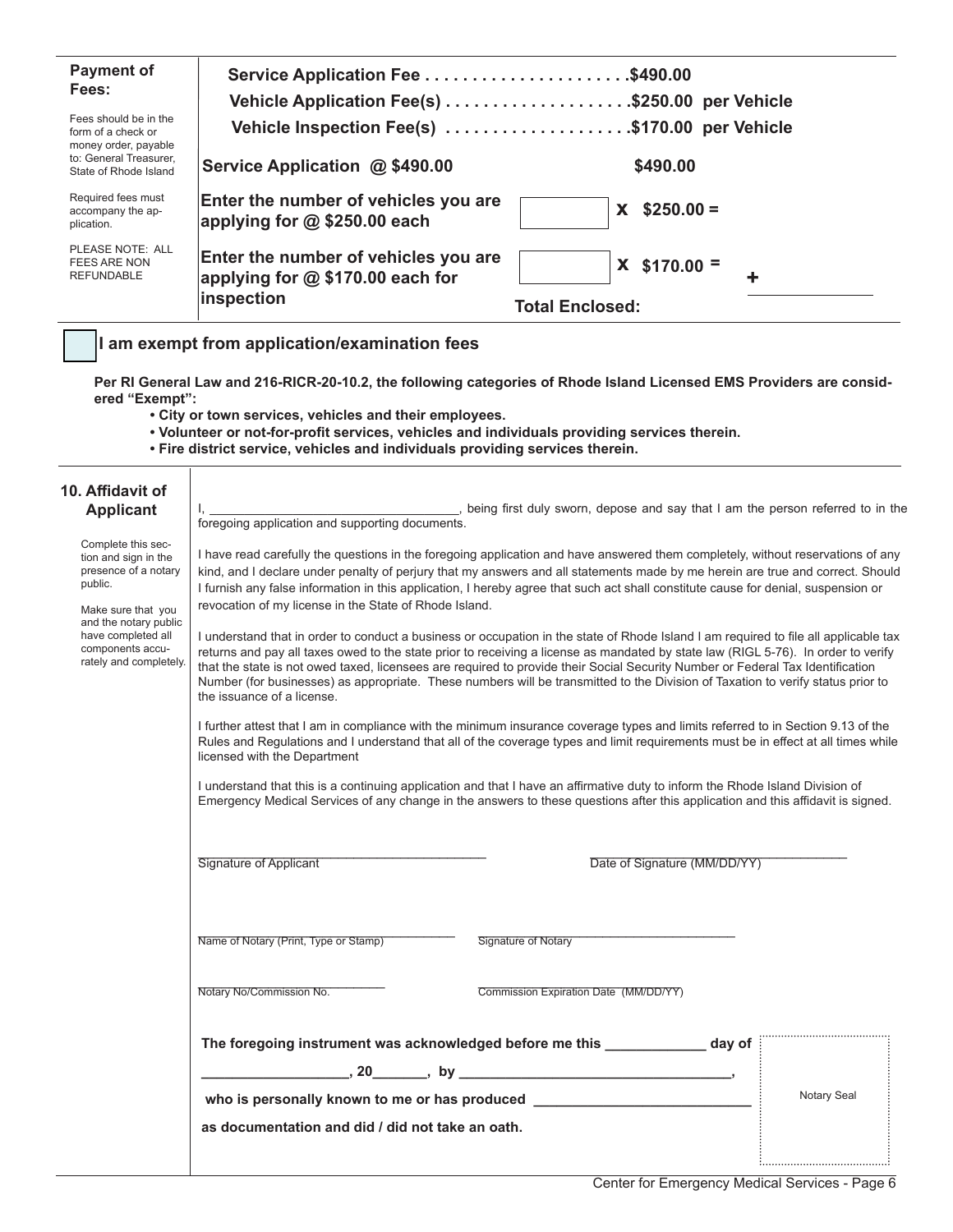## **APPLICATION CHECKLIST**

Please review the following checklist to ensure that all the components of the application process have been satisfied. Some items may not apply.

#### **Application**

| I have read and understand the Application Instructions.                                                                                                                                                                                                                                                                                                                             |
|--------------------------------------------------------------------------------------------------------------------------------------------------------------------------------------------------------------------------------------------------------------------------------------------------------------------------------------------------------------------------------------|
| have completed the Rhode Island application as instructed (pages 3-7).                                                                                                                                                                                                                                                                                                               |
| I have attached the cover page of the application.                                                                                                                                                                                                                                                                                                                                   |
| I have completed Section 10, <b>Affidavit of Applicant</b> , and had the form notarized by a notary public.                                                                                                                                                                                                                                                                          |
| I have a <b>cashier's check</b> or <b>money order</b> (preferred), made payable (in U.S. funds only) to the " <b>General Treasurer,</b><br>State of Rhode Island" and attached it to the upper right-hand corner of the first (Top) page of the application.<br>Or I have checked off that I am exempt from application/examination fees pursuant to RIGL and 216-RICR-<br>$20-10.2$ |
| I am a sole proprietor and have requested a BCI supported by fingerprints                                                                                                                                                                                                                                                                                                            |
| have attached a copy of the EMS practitioner roster and schedule                                                                                                                                                                                                                                                                                                                     |
| have attached a copy of the Ambulance Service's policies and procedures                                                                                                                                                                                                                                                                                                              |

 (For Private Ambulance Service Providers) I have attached proof of the insurances required by RIGL and 216-RICR-20-10.2